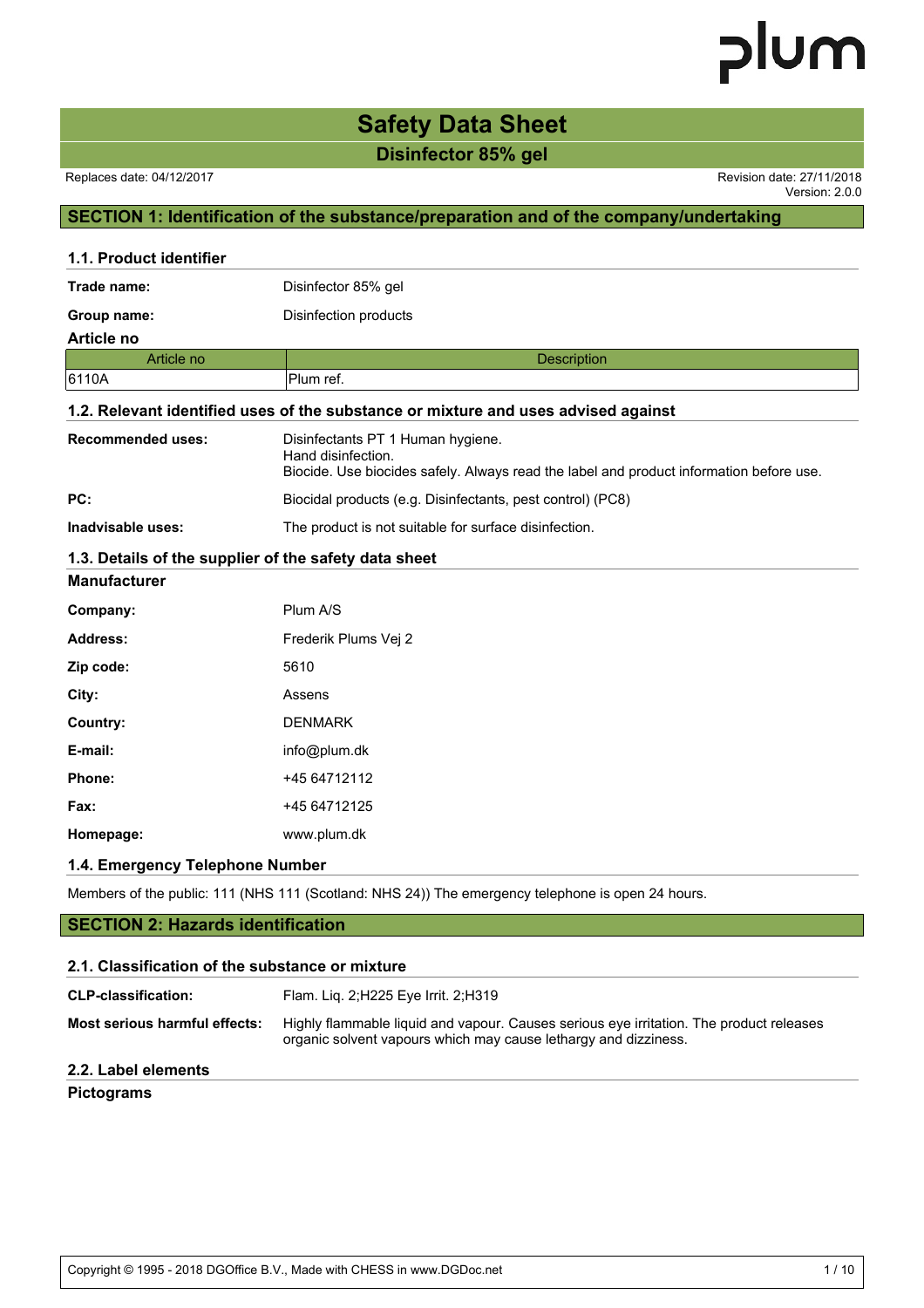Version: 2.0.0

### **Safety Data Sheet**

**Disinfector 85% gel**

Replaces date: 04/12/2017 Revision date: 27/11/2018

Signal word: Danger

#### **H-phrases**

| н-ринаэсэ   |                                     |
|-------------|-------------------------------------|
| H225        | Highly flammable liquid and vapour. |
| H319        | Causes serious eve irritation.      |
| P-phrases   |                                     |
| P102        | Keep out of reach of children.      |
| <b>D210</b> | Keen away from heat hot surfaces    |

P210 Keep away from heat, hot surfaces, sparks, open flames and other ignition sources. No smoking. P305+351+338 IF IN EYES: Rinse cautiously with water for several minutes. Remove contact lenses, if present and easy to do. Continue rinsing.

#### **Supplemental information**

Use: Hand disinfection. Type of formulation: Gel Active substances: 682 g/kg ethanol and 131 g/kg propan-2-ol. Dosage: Pump twice and rub hands thoroughly. Waste treatment: Empty and cleaned packages may be disposed of or recycled as household waste. The product should be disposed of as hazardous waste.

#### **2.3. Other hazards**

The product does not contain any PBT or vPvB substances.

#### **SECTION 3: Composition/information on ingredients**

#### **3.2. Mixtures**

| Substance                    | CAS No   | EC No     | <b>REACH Reg. No.</b>        | Concentration | <b>Notes</b> | $CI$ P-<br>classification                                                      |
|------------------------------|----------|-----------|------------------------------|---------------|--------------|--------------------------------------------------------------------------------|
| Ethanol                      | 64-17-5  | 200-578-6 | 01-2119457610-<br>143-xxxx   | 60 - 70%      | 15           | Flam. Lig. 2;H225<br>Eye Irrit. 2;H319                                         |
| propan-2-ol                  | 67-63-0  | 200-661-7 | 01-2119457558-<br>$25  xxxx$ | $10 - 20%$    |              | Flam. Lig. 2;H225<br>Eye Irrit. 2;H319<br>STOT SE 3:H336                       |
| 2-methylpropan-<br>l2-ol     | 75-65-0  | 200-889-7 |                              | $< 1\%$       |              | Flam. Lig. 2;H225<br>Eye Irrit. 2;H319<br>Acute Tox. 4; H332<br>STOT SE 3:H335 |
| Glycerin/Glycerol 56-81-5    |          |           |                              | $~1\%$        |              |                                                                                |
| 2-amino-2-<br>methylpropanol | 124-68-5 | 204-709-8 |                              | $< 0.1\%$     |              | Skin Irrit. 2;H315<br>Eye Irrit. 2;H319<br>Aquatic Chronic 3;H412              |

Please see section 16 for the full text of H-phrases.

15 = REACH-registered with a different classification than in Regulation 1272/2008 Appendix VI.

#### **SECTION 4: First aid measures**

| 4.1. Description of first aid measures |  |  |
|----------------------------------------|--|--|
|                                        |  |  |

| Inhalation:          | Seek fresh air. Seek medical advice in case of persistent discomfort.                                                 |
|----------------------|-----------------------------------------------------------------------------------------------------------------------|
| Ingestion:           | Wash out mouth thoroughly and drink 1-2 glasses of water in small sips. Seek medical<br>advice in case of discomfort. |
| <b>Skin contact:</b> | The product is intended to come into contact with the skin. In case of wound smarts, flush<br>with water.             |

Copyright © 1995 - 2018 DGOffice B.V., Made with CHESS in www.DGDoc.net 2/10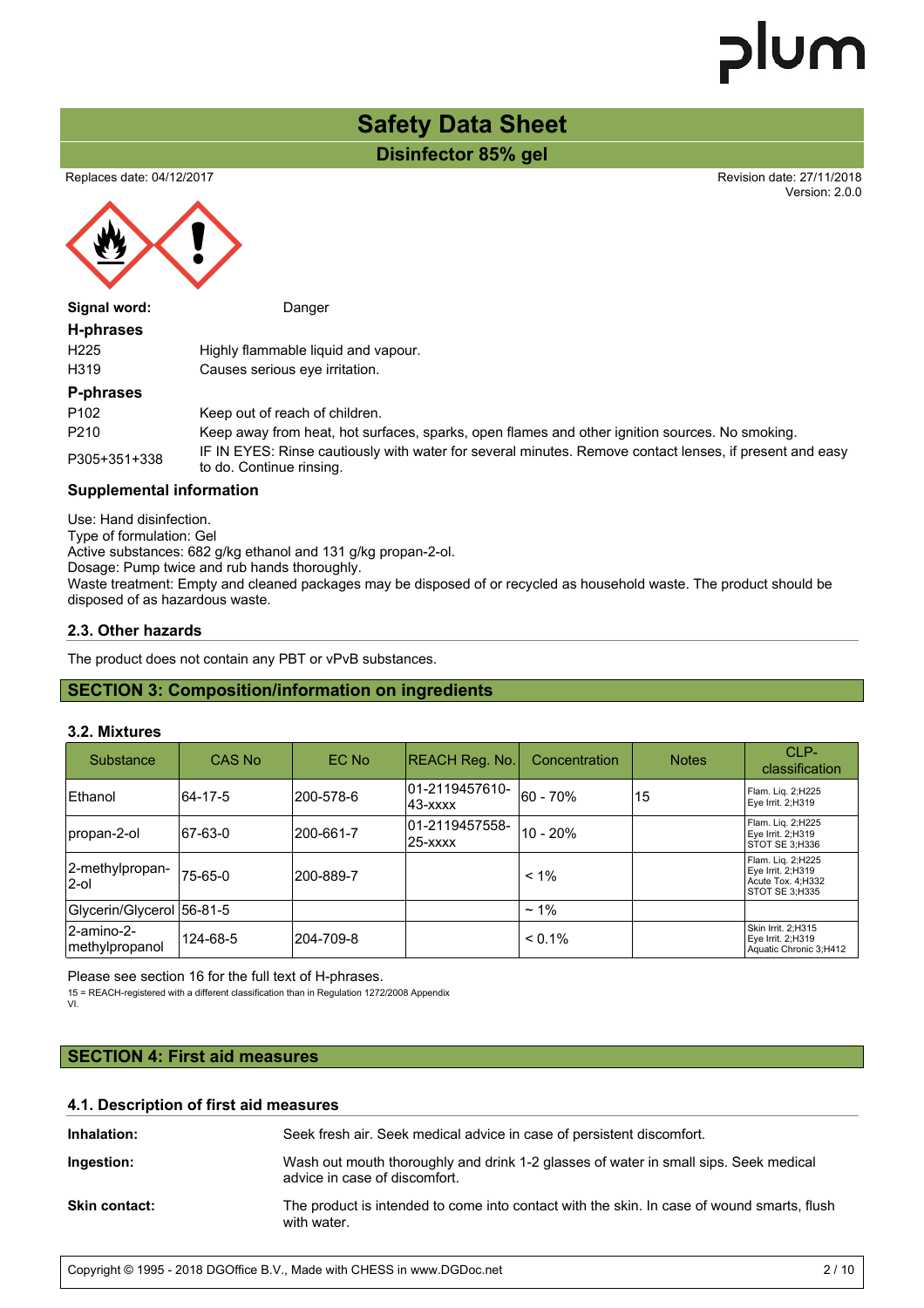### **Safety Data Sheet**

**Disinfector 85% gel**

Replaces date: 04/12/2017 **Replaces** date: 27/11/2018

Version: 2.0.0

| Eye contact:  | Flush immediately with water (preferably using eye wash equipment) for at least 5 minutes.<br>Open eye wide. Remove any contact lenses. Seek medical advice.                                             |
|---------------|----------------------------------------------------------------------------------------------------------------------------------------------------------------------------------------------------------|
| <b>Burns:</b> | Flush with water until pain ceases. Remove clothing that is not stuck to the skin - seek<br>medical advice/transport to hospital. If possible, continue flushing until medical attention is<br>obtained. |
| General:      | When obtaining medical advice, show the safety data sheet or label.                                                                                                                                      |

#### **4.2. Most important symptoms and effects, both acute and delayed**

Direct eye contact can cause irritation. The product releases organic solvent vapours which may cause lethargy and dizziness.

#### **4.3. Indication of any immediate medical attention and special treatment needed**

No special immediate treatment required. Treat symptoms.

#### **SECTION 5: Fire-fighting measures**

#### **5.1. Extinguishing media**

| Suitable extinguishing media:      | Extinguish with powder, foam, carbon dioxide or water mist. Use water or water mist to cool<br>non-ignited stock. |
|------------------------------------|-------------------------------------------------------------------------------------------------------------------|
| Unsuitable extinguishing<br>media: | Do not use water stream, as it may spread the fire.                                                               |

#### **5.2. Special hazards arising from the substance or mixture**

The product decomposes when combusted and the following toxic gases can be formed: Carbon monoxide and carbon dioxide.

#### **5.3. Advice for fire-fighters**

Move containers from danger area if it can be done without risk. Avoid inhalation of vapour and flue gases - seek fresh air. Wear Self-Contained Breathing Apparatus (SCBA) with a chemical protection suit only where personal (close) contact is likely.

#### **SECTION 6: Accidental release measures**

#### **6.1. Personal precautions, protective equipment and emergency procedures**

**For non-emergency personnel:** Stop leak if this can be done without risk. Provide adequate ventilation. Smoking and naked flames prohibited. Take precautionary measures against static discharges. Use spark-free tools and explosion proof equipment. Wear safety goggles if there is a risk of eye splash.

**For emergency responders:** In addition to the above: Normal protective clothing equivalent to EN 469 is recommended.

#### **6.2. Environmental precautions**

Do not discharge large quantities of concentrated spills and residue into drains.

#### **6.3. Methods and material for containment and cleaning up**

Contain and absorb spill with sand or other absorbent, non-combustible material and transfer to suitable waste containers. Wipe up minor spills with a cloth. Provide good ventilation.

#### **6.4. Reference to other sections**

See section 8 for type of protective equipment. See section 13 for instructions on disposal.

#### **SECTION 7: Handling and storage**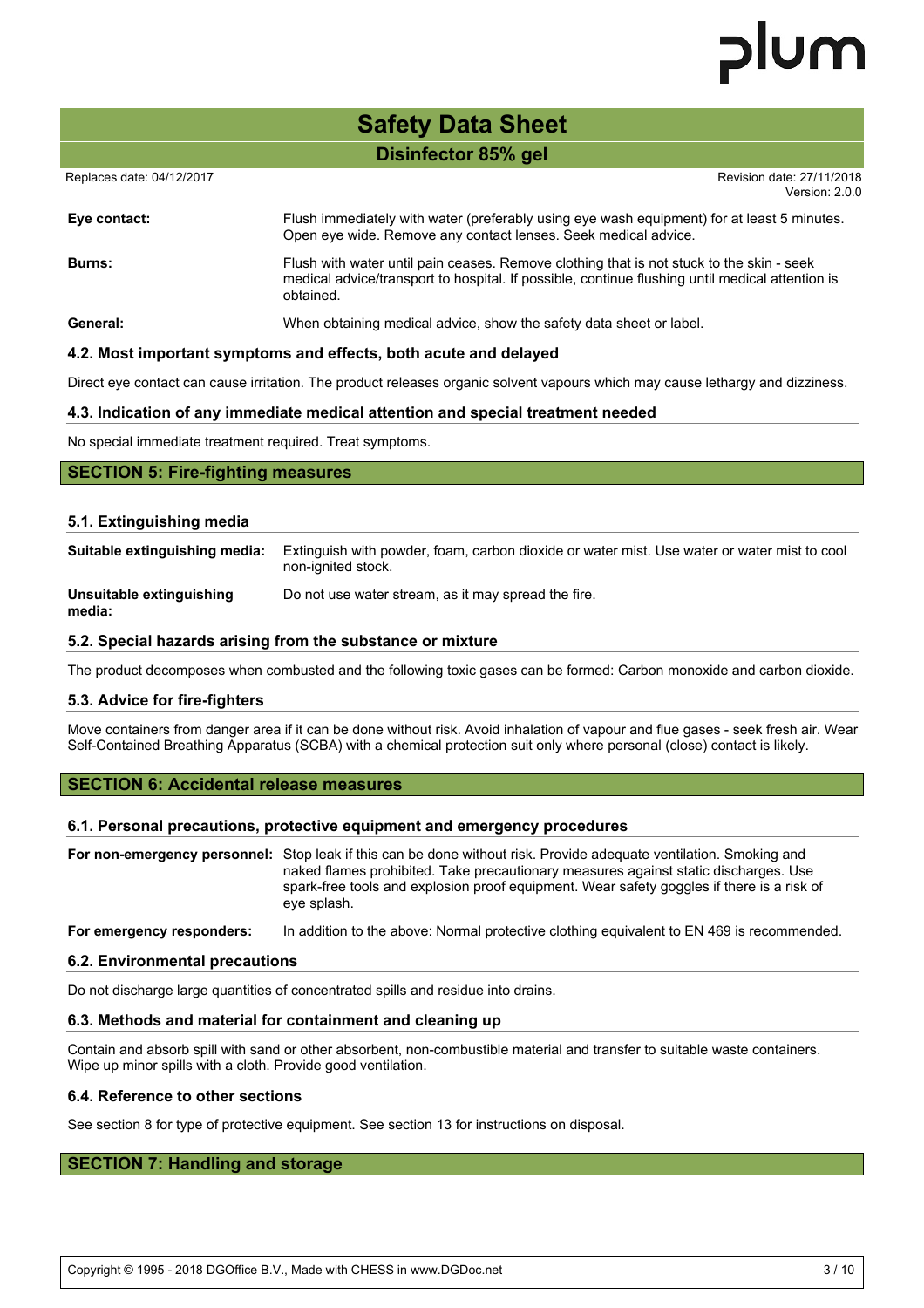### **Safety Data Sheet**

**Disinfector 85% gel**

Replaces date: 04/12/2017 **Replaces** date: 27/11/2018

Version: 2.0.0

#### **7.1. Precautions for safe handling**

Use the product under well-ventilated conditions. Take precautionary measures against static discharges. Use spark-free tools and explosion proof equipment. Smoking and naked flames prohibited. Wash hands before breaks, before using restroom facilities, and at the end of work. Running water and eye wash equipment must be available.

#### **7.2. Conditions for safe storage, including any incompatibilities**

Store safely and keep out of reach of children. Keep in tightly closed original packaging. Storage temperature: 0-30 °C.

#### **7.3. Specific end use(s)**

None.

#### **SECTION 8: Exposure controls/personal protection**

#### **8.1. Control parameters**

|             |       | <b>Occupational exposure limit</b> |           |                 |                |  |  |  |  |
|-------------|-------|------------------------------------|-----------|-----------------|----------------|--|--|--|--|
| Time period | ppm   | mg/m3                              | fiber/cm3 | <b>Comments</b> | <b>Remarks</b> |  |  |  |  |
| 8h          |       | 999                                |           |                 |                |  |  |  |  |
| 15m         |       | 1250                               |           |                 |                |  |  |  |  |
| l8h         |       | 10                                 |           | mist            |                |  |  |  |  |
| 15m         |       |                                    |           | mist            |                |  |  |  |  |
| 8h          | 100   | 308                                |           |                 |                |  |  |  |  |
| 15m         | 150   |                                    |           |                 |                |  |  |  |  |
| l8h         | 1.000 | 1.920                              |           |                 |                |  |  |  |  |
| 15m         |       |                                    |           |                 |                |  |  |  |  |
|             |       | 400<br>500                         | 462       |                 |                |  |  |  |  |

**Measuring methods:** Compliance with the stated occupational exposure limits may be checked by occupational hygiene measurements. **Legal basis:** EH40/2005 Workplace exposure limits. Last amended December 2011. **8.2. Exposure controls Appropriate engineering controls:** Wear the personal protective equipment specified below. **Personal protective equipment,** Not required. **eye/face protection:** Wear safety goggles if there is a risk of eye splash. Eye protection must conform to EN 166. **Personal protective equipment,** Not required. **skin protection:** Personal protective equipment, The product is intended to come into contact with the skin. With long-term work or when **hand protection:** cleaning up after large spills of the product, the use of e.g. nitril rubber gloves is recommended. The gloves should be change after use. **Personal protective equipment,** Not required. **respiratory protection: Environmental exposure controls:** Ensure compliance with local regulations for emissions.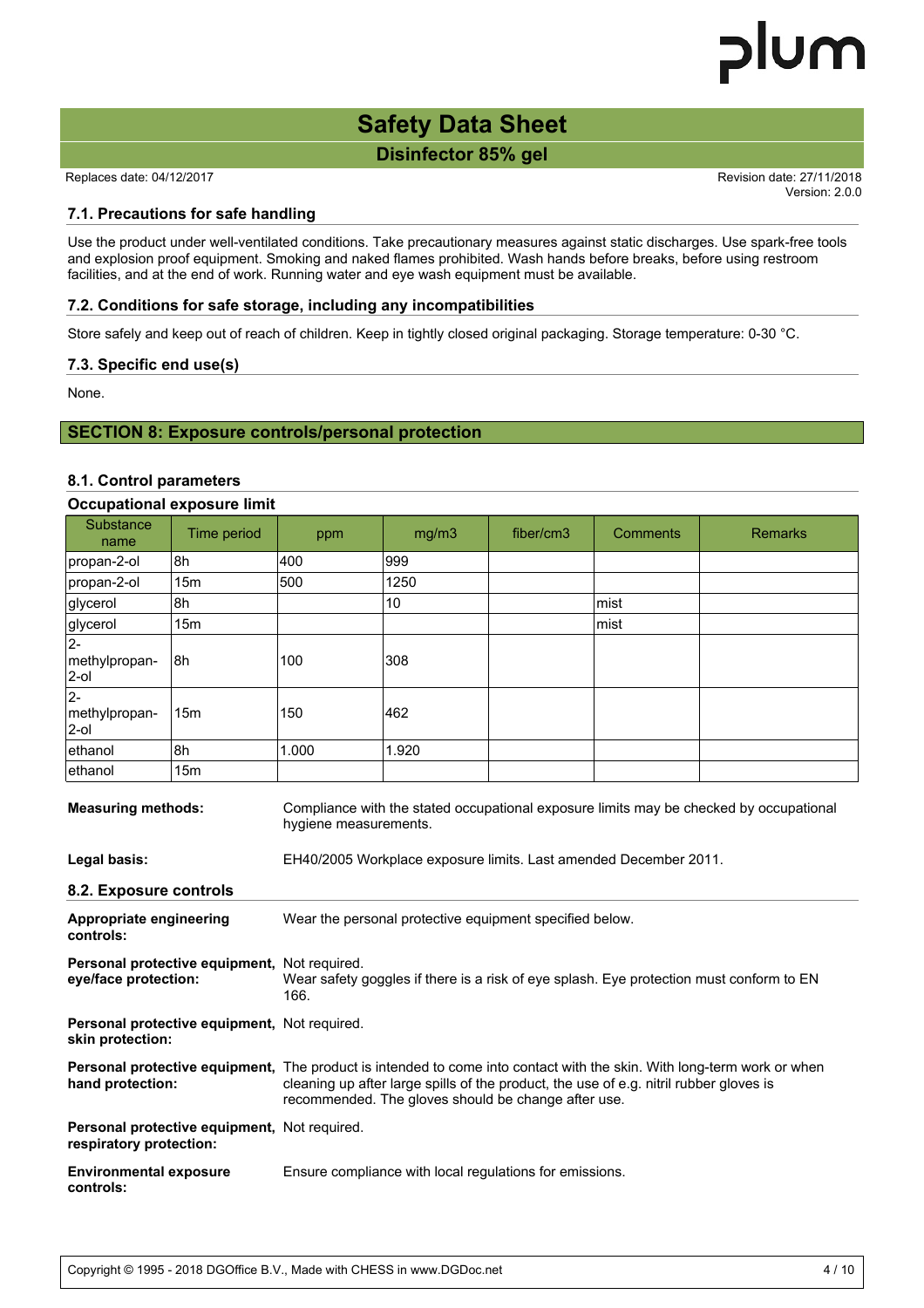### **Safety Data Sheet**

**Disinfector 85% gel**

Replaces date: 04/12/2017 **Replaces** date: 27/11/2018

Version: 2.0.0

#### **SECTION 9: Physical and chemical properties**

#### **9.1. Information on basic physical and chemical properties**

| Parameter                               | Value/unit                                    |                |  |  |
|-----------------------------------------|-----------------------------------------------|----------------|--|--|
| <b>State</b>                            | Gel                                           |                |  |  |
| Colour                                  | Clear                                         |                |  |  |
| Odour                                   | Alcohol                                       |                |  |  |
| Solubility                              | Soluble in the following: Water.              |                |  |  |
| Explosive properties                    | Vapours may form explosive mixtures with air. |                |  |  |
| Oxidising properties                    | N/A                                           |                |  |  |
| Parameter                               | Value/unit                                    | <b>Remarks</b> |  |  |
| pH (solution for use)                   | No data                                       |                |  |  |
| pH (concentrate)                        | $7 - 10$                                      |                |  |  |
| Melting point                           | No data                                       |                |  |  |
| Freezing point                          | No data                                       |                |  |  |
| Initial boiling point and boiling range | 78 °C                                         |                |  |  |
| <b>Flash Point</b>                      | < 21 °C                                       |                |  |  |
| Evaporation rate                        | No data                                       |                |  |  |
| Flammability (solid, gas)               | No data                                       |                |  |  |
| <b>Flammability limits</b>              | No data                                       |                |  |  |
| <b>Explosion limits</b>                 | No data                                       |                |  |  |
| Vapour pressure                         | No data                                       |                |  |  |
| Vapour density                          | No data                                       |                |  |  |
| Relative density                        | No data                                       |                |  |  |
| Partition coefficient n-octonol/water   | No data                                       |                |  |  |
| Auto-ignition temperature               | No data                                       |                |  |  |
| Decomposition temperature               | No data                                       |                |  |  |
| Viscosity                               | No data                                       |                |  |  |
| Odour threshold                         | No data                                       |                |  |  |

#### **9.2 Other information**

|               | .                             |  |
|---------------|-------------------------------|--|
| Density<br>10 | -<br>g/cm <sup>3</sup><br>. . |  |

#### **SECTION 10: Stability and reactivity**

#### **10.1. Reactivity**

Reacts with the following: Strong oxidisers. Explosive mixtures may form with air when heated/exposed to fire.

#### **10.2. Chemical stability**

The product is stable when used in accordance with the supplier's directions.

#### **10.3. Possibility of hazardous reactions**

None known.

#### **10.4. Conditions to avoid**

Avoid heating and contact with ignition sources.

#### **10.5. Incompatible materials**

Strong oxidisers.

Copyright © 1995 - 2018 DGOffice B.V., Made with CHESS in www.DGDoc.net 5/10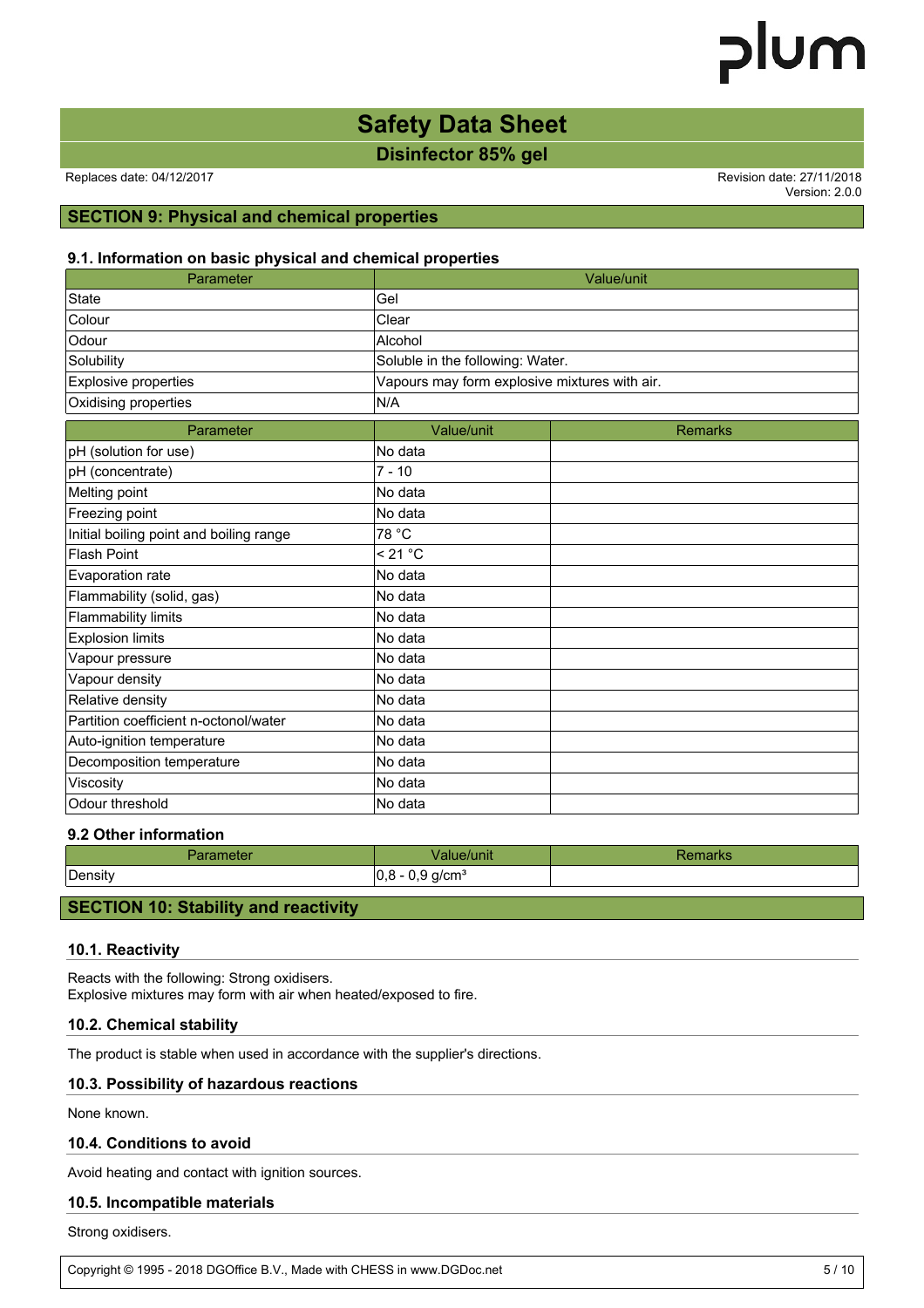Version: 2.0.0

### **Safety Data Sheet**

**Disinfector 85% gel**

Replaces date: 04/12/2017 Revision date: 27/11/2018

**10.6. Hazardous decomposition products**

The product decomposes when combusted or heated to high temperatures and the following toxic gases can be formed: Carbon monoxide and carbon dioxide.

#### **SECTION 11: Toxicological information**

#### **11.1. Information on toxicological effects**

#### **Acute toxicity - oral**

#### **Ethanol, cas-no 64-17-5**

| Organism                    | <b>Test Type</b> | <b>Exposure time</b> | Value       | Conclusion | Test method         | Source   |
|-----------------------------|------------------|----------------------|-------------|------------|---------------------|----------|
| <b>IRat</b>                 | LD50             |                      | > 2000mg/kg |            | <b>IOECD TG 401</b> | Supplier |
| propan-2-ol, cas-no 67-63-0 |                  |                      |             |            |                     |          |
| Organism                    | <b>Test Type</b> | Exposure time        | Value       | Conclusion | Test method         | Source   |
| <b>IRat</b>                 | LD50             |                      | > 2000mg/kg |            |                     | Supplier |

Ingestion may cause discomfort. The product does not have to be classified. Based on existing data, the classification criteria are deemed not to have been met.

#### **Acute toxicity - dermal**

#### **Ethanol, cas-no 64-17-5**

| Organism                    | Test Type        | Exposure time | Value       | Conclusion | Test method  | Source   |  |  |
|-----------------------------|------------------|---------------|-------------|------------|--------------|----------|--|--|
| Rabbit                      | LD50             |               | > 2000mg/kg |            | IOECD TG 402 | Supplier |  |  |
| propan-2-ol, cas-no 67-63-0 |                  |               |             |            |              |          |  |  |
| Organism                    | <b>Test Type</b> | Exposure time | Value       | Conclusion | Test method  | Source   |  |  |
| Rabbit                      | LD50             |               | > 2000mg/kg |            |              | Supplier |  |  |

The product does not have to be classified. Based on existing data, the classification criteria are deemed not to have been met.

#### **Acute toxicity - inhalation**

#### **Ethanol, cas-no 64-17-5**

| Organism                    | Test Type        | <b>Exposure time</b> | Value         | <b>Conclusion</b> | Test method | Source   |  |  |
|-----------------------------|------------------|----------------------|---------------|-------------------|-------------|----------|--|--|
| Mouse                       |                  | 14 h                 | $>$ 20 $mq/l$ |                   |             | Supplier |  |  |
| propan-2-ol, cas-no 67-63-0 |                  |                      |               |                   |             |          |  |  |
| Organism                    | <b>Test Type</b> | <b>Exposure time</b> | Value         | <b>Conclusion</b> | Test method | Source   |  |  |
| <b>IRat</b>                 | <b>LC50</b>      | l8 h                 | $>$ 20mg/l    |                   |             | Supplier |  |  |

The product does not have to be classified. Based on existing data, the classification criteria are deemed not to have been met.

#### **Skin corrosion/irritation**

#### **Ethanol, cas-no 64-17-5**

| Organism                    | Test Type   | Exposure time | Value | <b>Conclusion</b> | Test method         | Source   |  |  |  |
|-----------------------------|-------------|---------------|-------|-------------------|---------------------|----------|--|--|--|
| Rabbit                      | Ilrritation |               |       |                   | <b>IOECD TG 404</b> | Supplier |  |  |  |
| propan-2-ol, cas-no 67-63-0 |             |               |       |                   |                     |          |  |  |  |
| Organism                    | Test Type   | Exposure time | Value | Conclusion        | Test method         | Source   |  |  |  |
| Rabbit                      |             |               |       | Non-irritating    |                     | Supplier |  |  |  |

The product does not have to be classified. Based on existing data, the classification criteria are deemed not to have been met.

#### **Serious eye damage/eye irritation**

#### **Ethanol, cas-no 64-17-5**

| Organism | Test Type i | Exposure time | Value | Conclusion                  | Геst method         | Source   |
|----------|-------------|---------------|-------|-----------------------------|---------------------|----------|
| Rabbit   |             |               |       | Moderate eve<br>lirritation | <b>IOECD TG 405</b> | Supplier |

#### **propan-2-ol, cas-no 67-63-0**

Copyright © 1995 - 2018 DGOffice B.V., Made with CHESS in www.DGDoc.net 6/10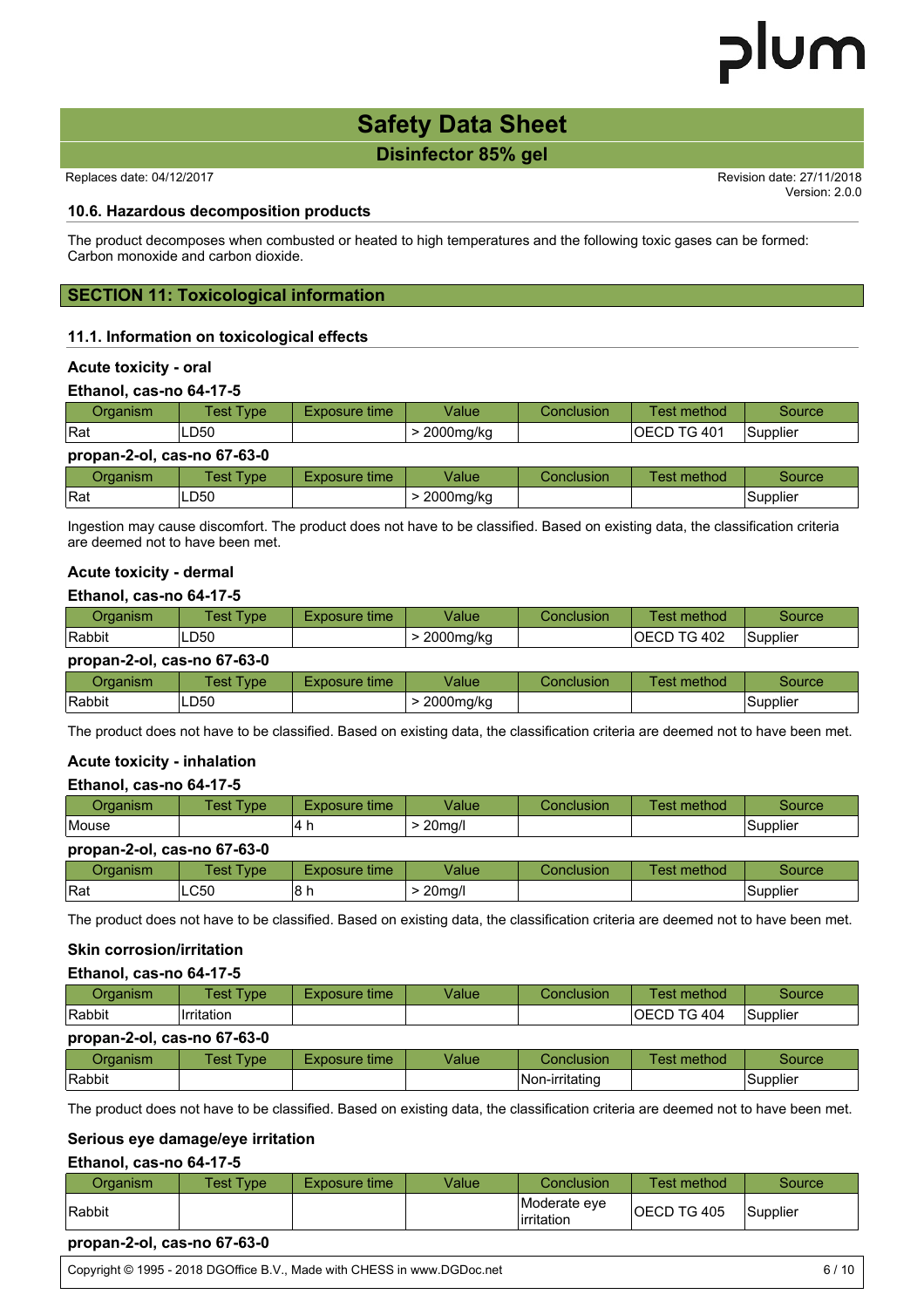### **Safety Data Sheet**

#### **Disinfector 85% gel**

Replaces date: 04/12/2017 **Replaces** date: 27/11/2018

|          |            |               |       |            |             | 2.0.0<br>Version: |
|----------|------------|---------------|-------|------------|-------------|-------------------|
| )rɑanism | Fest Type. | Exposure time | Value | Conclusion | Геst method | <b>Source</b>     |
| Rabbit   |            |               |       | Irritating |             | Supplier          |

Irritating to eyes. Causes a burning sensation and tearing.

#### **Respiratory sensitisation or skin sensitisation**

#### **Ethanol, cas-no 64-17-5**

| Organism                    | Test Type        | <b>Exposure time</b> | Value | <b>Conclusion</b> | Test method        | Source          |  |  |  |
|-----------------------------|------------------|----------------------|-------|-------------------|--------------------|-----------------|--|--|--|
| Guinea Pig                  |                  |                      |       | Not sensitizing   | <b>OECD TG 406</b> | <b>Supplier</b> |  |  |  |
| propan-2-ol, cas-no 67-63-0 |                  |                      |       |                   |                    |                 |  |  |  |
| Organism                    | <b>Test Type</b> | Exposure time        | Value | Conclusion        | Test method        | Source          |  |  |  |
| Guinea Pig                  | Buehler-Test     |                      |       | Not sensitizing   |                    | Supplier        |  |  |  |

The product does not have to be classified. Based on existing data, the classification criteria are deemed not to have been met.

| Germ cell mutagenicity:                   | The product does not have to be classified. Test data are not available.                                             |  |  |  |
|-------------------------------------------|----------------------------------------------------------------------------------------------------------------------|--|--|--|
| Carcinogenic properties:                  | The product does not have to be classified. Test data are not available.                                             |  |  |  |
| <b>Reproductive toxicity:</b>             | The product does not have to be classified. Test data are not available.                                             |  |  |  |
| Single STOT exposure:                     | The product releases organic solvent vapours which may cause lethargy and dizziness.<br>Test data are not available. |  |  |  |
| <b>Repeated STOT exposure:</b>            | The product does not have to be classified. Test data are not available.                                             |  |  |  |
| <b>Aspiration hazard:</b>                 | The product does not have to be classified. Test data are not available.                                             |  |  |  |
| <b>Other toxicological effects:</b>       | None known.                                                                                                          |  |  |  |
| <b>SECTION 12: Ecological information</b> |                                                                                                                      |  |  |  |

#### **12.1. Toxicity**

| Ethanol, cas-no 64-17-5                                 |                                             |               |                  |              |                   |             |          |  |  |
|---------------------------------------------------------|---------------------------------------------|---------------|------------------|--------------|-------------------|-------------|----------|--|--|
| Organism                                                | <b>Species</b>                              | Exposure time | <b>Test Type</b> | Value        | <b>Conclusion</b> | Test method | Source   |  |  |
| <b>Fish</b>                                             | Leuciscus idus $\vert_{48}$ h<br>Imelanotus |               |                  | $> 100$ mg/l |                   |             | Supplier |  |  |
| Algea or other Chlorella<br>acquatic plants pyrenoidosa |                                             |               |                  | 5000 mg/l    |                   |             | Supplier |  |  |
| Crustacea                                               | Daphnia<br> magna                           | l24 h         |                  | $> 100$ mg/l |                   |             | Supplier |  |  |
| <b>Bacteria</b>                                         | Pseudomonas<br>putida                       | 16h           |                  | 6500 mg/l    |                   |             | Supplier |  |  |

#### **propan-2-ol, cas-no 67-63-0**

| Organism                                      | <b>Species</b>               | Exposure time     | <b>Test Type</b> | Value        | Conclusion | Test method | Source   |
|-----------------------------------------------|------------------------------|-------------------|------------------|--------------|------------|-------------|----------|
| Fish                                          | Leuciscus idus<br>Imelanotus | 48 h              | LC50             | $>100$ mg/l  |            |             | Supplier |
| <b>Crustacea</b>                              | Daphnia<br> magna            | l48 h             | EC50             | $>100$ mg/l  |            |             | Supplier |
| Algea or other<br>acquatic plants subspicatus | Scenedesmus                  | <sup>1</sup> 72 h |                  | $> 100$ mg/l |            |             | Supplier |

The product does not have to be classified. Based on existing data, the classification criteria are deemed not to have been met.

#### **12.2. Persistence and degradability**

Expected to be biodegradable. Test data are not available.

Copyright © 1995 - 2018 DGOffice B.V., Made with CHESS in www.DGDoc.net 7 / 10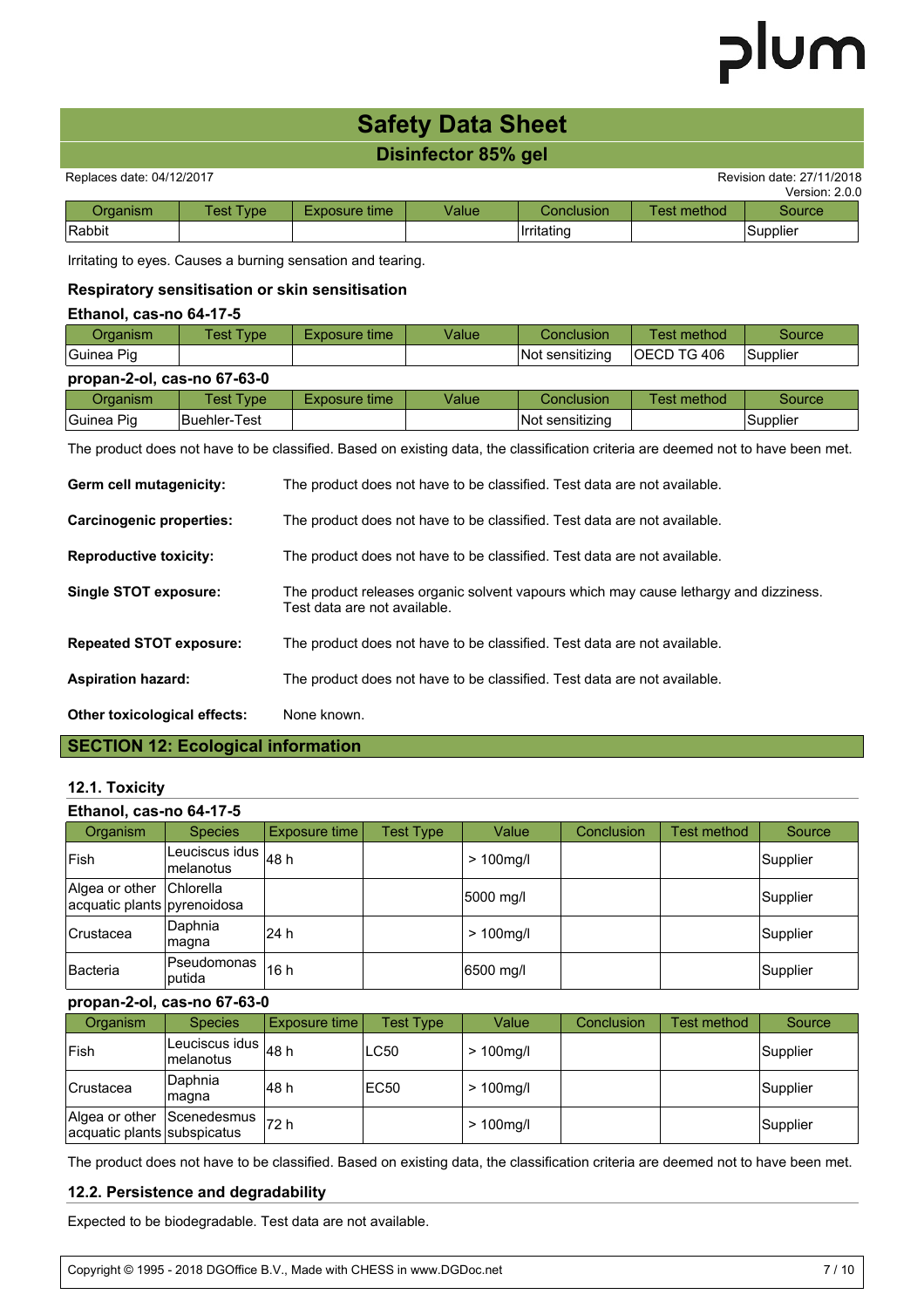Version: 2.0.0

### **Safety Data Sheet**

**Disinfector 85% gel**

Replaces date: 04/12/2017 Revision date: 27/11/2018

#### **12.3. Bioaccumulative potential**

No bioaccumulation expected. Test data are not available.

#### **12.4. Mobility in soil**

Test data are not available.

#### **12.5. Results of PBT and vPvB assessment**

The product does not contain any PBT or vPvB substances.

#### **12.6. Other adverse effects**

None known.

#### **SECTION 13: Disposal considerations**

#### **13.1. Waste treatment methods**

Avoid unnecessary release to the environment. Collect spills and waste in closed, leak-proof containers for disposal at the local hazardous waste site.

Wiping cloths with organic solvents: EWC code: 15 02 02 Absorbents, filter materials (including oil filters not otherwise specified), wiping cloths, protective clothing contaminated by dangerous substances.

Empty, cleansed packaging should be disposed of for recycling. Uncleansed packaging is to be disposed of via the local wasteremoval scheme.

#### **Category of waste:** 16 03 05\* organic wastes containing hazardous substances

#### **SECTION 14: Transport information**

| Land transport (ADR/RID)             |                                                |                                 |                                                                                                  |
|--------------------------------------|------------------------------------------------|---------------------------------|--------------------------------------------------------------------------------------------------|
| 14.1. UN-No.:                        | 1987                                           | 14.4. Packing group:            | Ш                                                                                                |
| 14.2. UN proper shipping<br>name:    | ALCOHOLS, N.O.S.<br>(Ethanol)<br>(propan-2-ol) | 14.5. Environmental<br>hazards: | The product should not be.<br>labelled as an<br>environmental hazard<br>(symbol: fish and tree). |
| 14.3. Transport hazard<br>class(es): | 3                                              |                                 |                                                                                                  |
| Hazard label(s):                     | 3                                              |                                 |                                                                                                  |
| Hazard identification number:        | 33                                             | Tunnel restriction code:        | D/E                                                                                              |
| Inland water ways transport (ADN)    |                                                |                                 |                                                                                                  |
| 14.1. UN-No.:                        | 1987                                           | 14.4. Packing group:            | $\mathbf{H}$                                                                                     |
| 14.2. UN proper shipping<br>name:    | ALCOHOLS, N.O.S.<br>(Ethanol)<br>(propan-2-ol) | 14.5. Environmental<br>hazards: | The product should not be.<br>labelled as an<br>environmental hazard<br>(symbol: fish and tree). |
| 14.3. Transport hazard<br>class(es): | 3                                              |                                 |                                                                                                  |
| Hazard label(s):                     | 3                                              |                                 |                                                                                                  |
| <b>Transport in tank vessels:</b>    | Not applicable.                                |                                 |                                                                                                  |
| Sea transport (IMDG)                 |                                                |                                 |                                                                                                  |
| 14.1. UN-No.:                        | 1987                                           | 14.4. Packing group:            | Ш                                                                                                |
| 14.2. UN proper shipping<br>name:    | ALCOHOLS, N.O.S.<br>(Ethanol)<br>(propan-2-ol) | 14.5. Environmental<br>hazards: | The product is not a Marine<br>Pollutant (MP).                                                   |

Copyright © 1995 - 2018 DGOffice B.V., Made with CHESS in www.DGDoc.net 8/10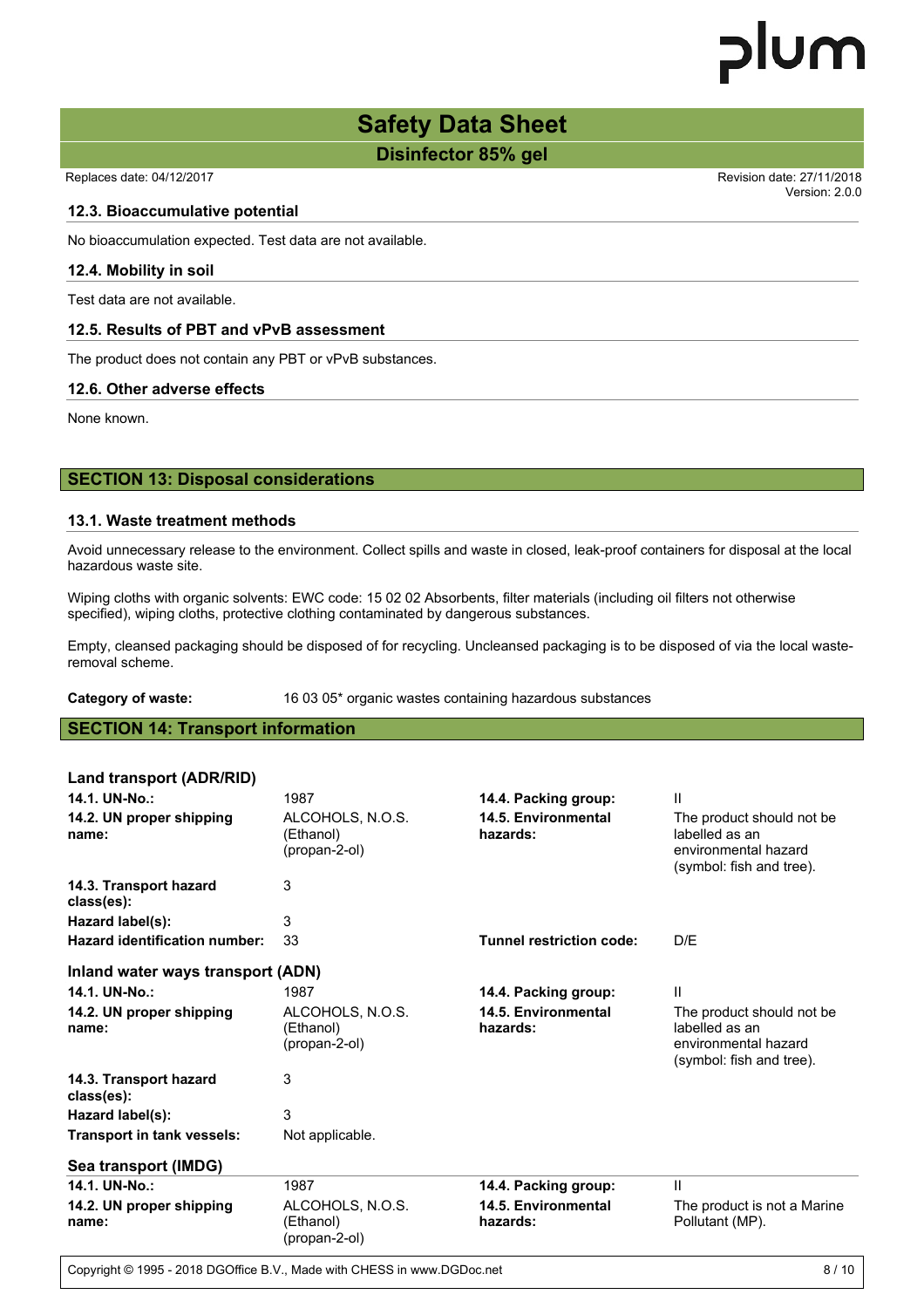|                                                                          | <b>Safety Data Sheet</b>                       |                                                             |                                             |  |  |  |  |
|--------------------------------------------------------------------------|------------------------------------------------|-------------------------------------------------------------|---------------------------------------------|--|--|--|--|
|                                                                          |                                                | Disinfector 85% gel                                         |                                             |  |  |  |  |
| Replaces date: 04/12/2017                                                |                                                |                                                             | Revision date: 27/11/2018<br>Version: 2.0.0 |  |  |  |  |
| 14.3. Transport hazard<br>class(es):                                     | 3                                              | <b>Environmental Hazardous</b><br><b>Substance Name(s):</b> |                                             |  |  |  |  |
| Hazard label(s):                                                         | 3                                              |                                                             |                                             |  |  |  |  |
| EmS:                                                                     | $F-E$ , S-D                                    | <b>IMDG Code segregation</b><br>group:                      | - None -                                    |  |  |  |  |
| Air transport (ICAO-TI / IATA-DGR)                                       |                                                |                                                             |                                             |  |  |  |  |
| 14.1. UN-No.:                                                            | 1987                                           | 14.4. Packing group:                                        | $\mathbf{H}$                                |  |  |  |  |
| 14.2. UN proper shipping<br>name:                                        | ALCOHOLS, N.O.S.<br>(Ethanol)<br>(propan-2-ol) | 14.5. Environmental<br>hazards:                             |                                             |  |  |  |  |
| 14.3. Transport hazard<br>class(es):                                     | 3                                              |                                                             |                                             |  |  |  |  |
| Hazard label(s):                                                         | 3                                              |                                                             |                                             |  |  |  |  |
| 14.6. Special precautions for user                                       |                                                |                                                             |                                             |  |  |  |  |
| None.                                                                    |                                                |                                                             |                                             |  |  |  |  |
| 14.7. Transport in bulk according to Annex II of MARPOL and the IBC Code |                                                |                                                             |                                             |  |  |  |  |

Not applicable.

**Other Information:** May be transported in limited quantities if placed in outer packaging according to ADR 3.4, when max. 1 liter/inner packaging and max. 30 kg total gross mass. Shrink- or stretch wrapped trays may be used and shall not exceed 20 kg total gross mass/tray. May be transported in limited quantities if placed in outer packaging according to IMDG 3.4, when max. 1 liter/inner packaging and max. 30 kg total gross mass. Shrink- or stretch wrapped trays may be used and shall not exceed 20 kg total gross mass/tray.

#### **SECTION 15: Regulatory information**

#### **15.1. Safety, health and environmental regulations/legislation specific for the substance or mixture**

#### **Special Provisions:**

This product is covered by Directive 98/8/EC of the European Paliament and of the Council concerning the placing of biocidal products on the market, and will be covered by the EU Biocides Regulation 528/2012 as appropriate. Directive 2012/18/EU (Seveso), P5c FLAMMABLE LIQUIDS: Column 2: 5000 t, Column 3: 50000 t.

COUNCIL of 16 December 2008 on classification, labelling and packaging of substances

#### **15.2. Chemical Safety Assessment**

**Other Information:** Chemical safety assessment has not been performed.

#### **SECTION 16: Other information**

#### **Version history and indication of changes**

| Version               | <b>Revision date</b>                                                                                                                                                  | Responsible    | Changes  |
|-----------------------|-----------------------------------------------------------------------------------------------------------------------------------------------------------------------|----------------|----------|
| 1.0.0                 | 104/12/2017                                                                                                                                                           | Plum A/S (SKP) | lNew     |
| 2.0.0                 | 27/11/2018                                                                                                                                                            | Plum A/S (SKP) | 1, 8, 16 |
| <b>Abbreviations:</b> | DNEL: Derived No Effect Level<br><b>PNEC: Predicted No Effect Concentration</b><br>STOT: Specific Target Organ Toxicity<br>DRT: Percistant, Riagocumulative and Texic |                |          |

PBT: Persistent, Bioaccumulative and Toxic vPvB: Very Persistent and Very Bioaccumulative

| References to literature and | REGULATION (EC) No 1907/2006 OF THE EUROPEAN PARLIAMENT AND OF THE                     |
|------------------------------|----------------------------------------------------------------------------------------|
| data sources:                | COUNCIL of 18 December 2006 concerning the Registration, Evaluation, Authorisation and |
|                              | Restriction of Chemicals (REACH).                                                      |
|                              | REGULATION (EC) No 1272/2008 OF THE EUROPEAN PARLIAMENT AND OF THE                     |